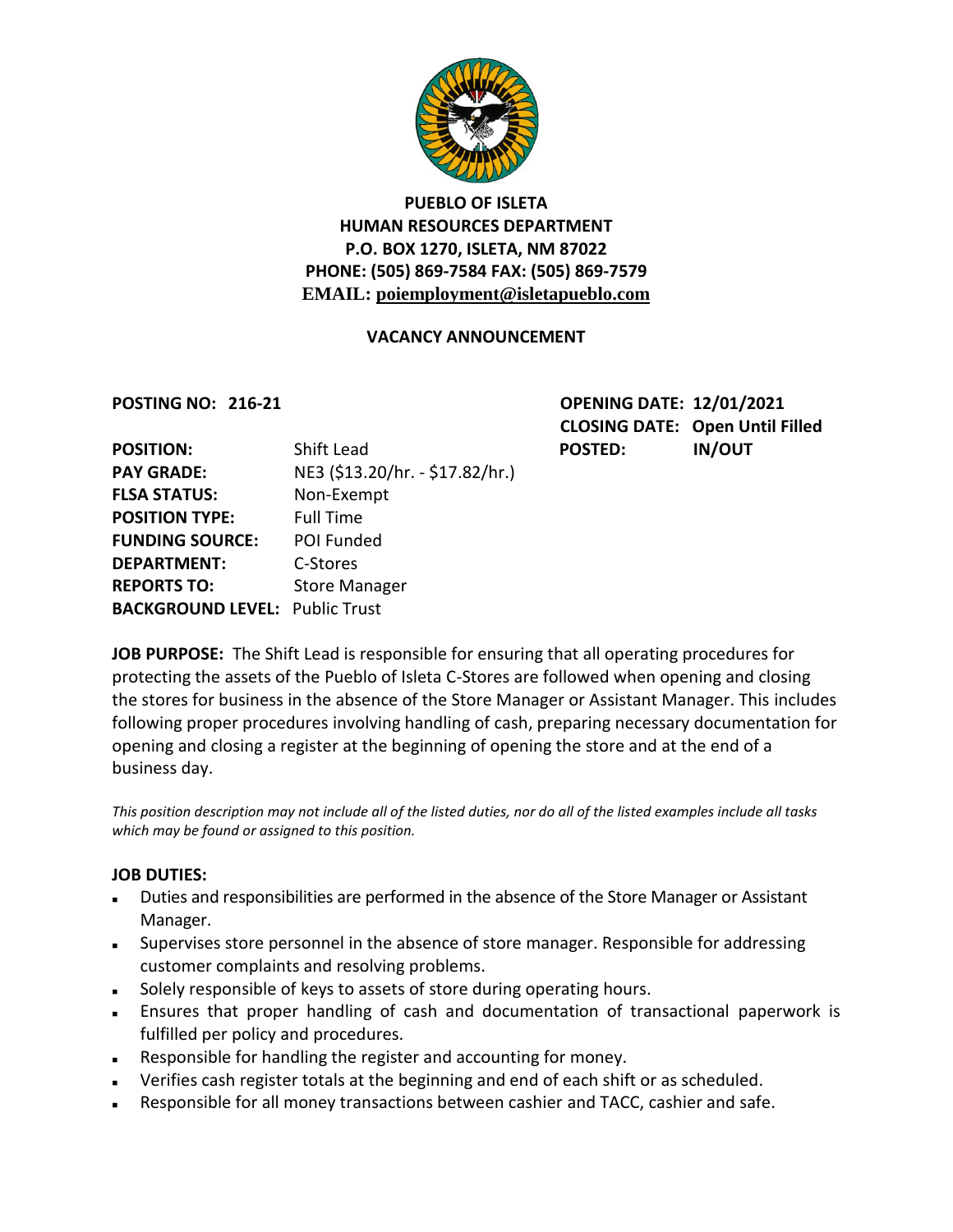- Responsible for verifying and distributing cash drawer to Sales Associate at the beginning of shift.
- Manages security system, ensuring alarms are in place and functional.
- Ensures that stores are secured properly, per policy and procedures so that all assets of the store are safe and secure.
- Ensure that the store is ready for opening on the next business day; having cashier drawers ready.
- Responsible for directing and conducting sales on shop floor.
- **Responsible re-stocking inventory and moving boxes.**
- Responsible for assisting Store Manager/Assistant Manager in training of new staff.
- Acts as a liaison between staff and upper management.
- Keeps the Store Manager/Assistant Store Manager well informed of activities and significant problems.
- Ensures the neat and orderly appearance of sales displays.
- **Marks and tags merchandise with pricing.**
- Works to prevent damage and theft of merchandise.
- **Follows store policies for merchandise returns. Records and restocks products.**
- Shift Leaders must agree to be available at any time, in the event of an emergency or the sudden absence of an opening or closing Store Manager or Assistant Manager.
- **Assist in doing physical inventory.**
- **Deta Deter duties as assigned.**

# **SUPERVISION RESPONSIBILITIES:** N/A

## **MINIMUM QUALIFICATIONS/REQUIREMENTS:**

- **High School Diploma or GED required.**
- 1 year Sales Associate experience at One Stop or Travel Center.
- Basic computer skills Word, Excel, Outlook.
- Due to the nature of the business; employee will be required to work holidays, weekends and extended hours.
- **Must have satisfactory attendance record and must not have received any disciplinary actions** within the last 6 months.
- Must be able to obtain Alcohol Distribution License.
- **Must be 21 years of age.**
- **Must pass background check for position.**
- Must be able to comply with the Pueblo of Isleta Drug Free Workplace policies.

## **KNOWLEDGE, SKILL AND ABILITY REQUIREMENTS:**

- Ability to maintain confidentiality.
- **Ability to work flexible schedule due to business needs.**
- **Must be dependable.**
- Must be comfortable in interacting with all levels of management and customers (sometimes irate customers).
- Strong communication, organizational and written skills.
- **Basic computer skills.**
- Ability to keep abreast with updates to policies and procedures.
- Must be able to perform duties and responsibilities in a professional manner at all times.